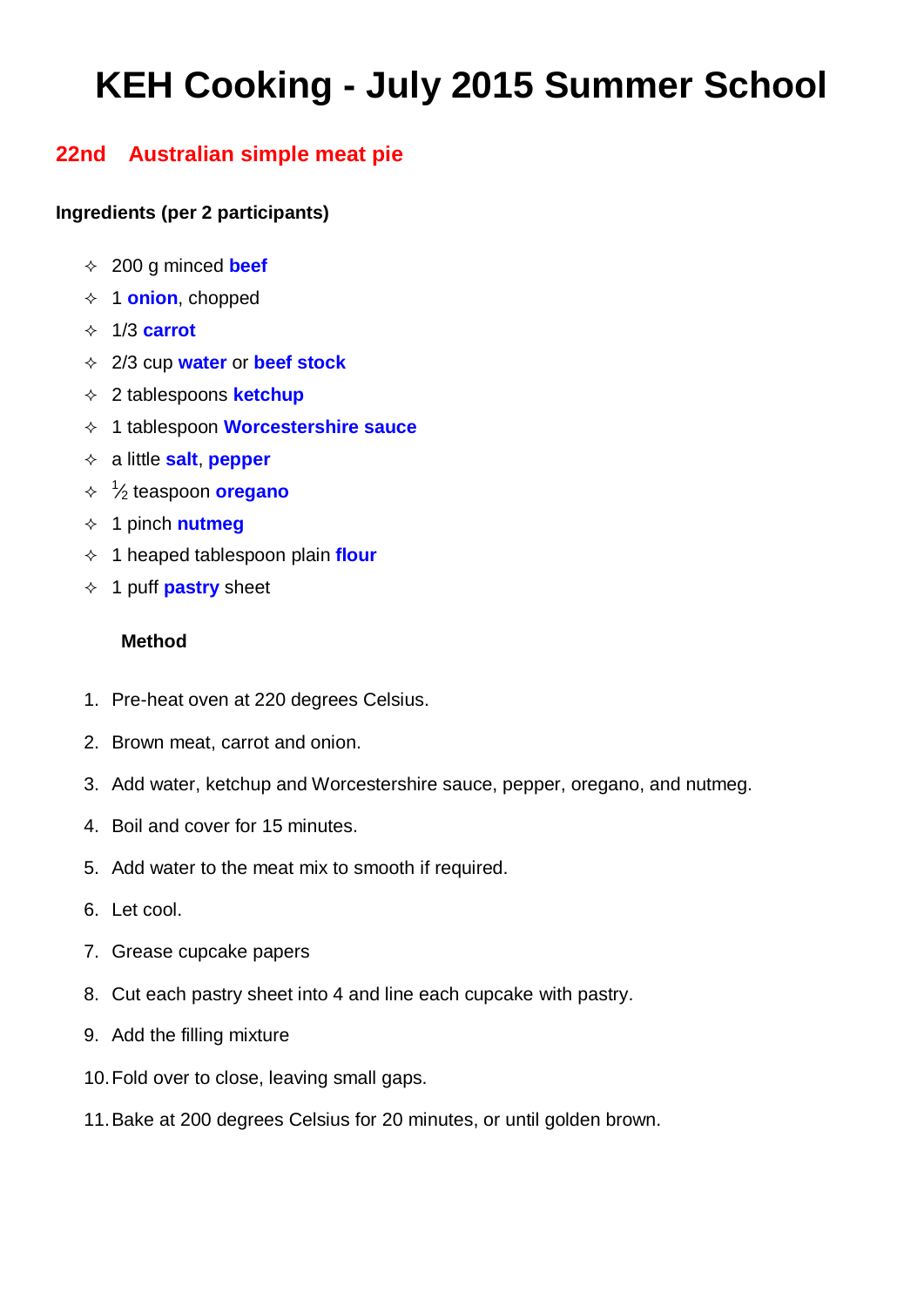# **KEH Cooking - July 2015 Summer School**

## **24th Rome-style Tomato pasta**

### **Ingredients (For 8 children)**

- 2 tablespoons **olive oil**
- 120 grams of thinly sliced **pancetta** or **pork**
- 1/2 tsp. freshly ground black **pepper**
- 3/4 cup chopped **onion**
- 1 clove **garlic**, finely chopped
- 1 **can** peeled **tomatoes** with juice, crushed by hand
- **Salt**
- 300 grams of **pasta**
- 1/4 cup finely grated **Parmigiano** reggiano
- **Herbs**: basil, o*regano,* sage, rosemary, laurel, thyme

### **Method**

- 1. Heat oil in a large heavy skillet over medium heat.
- 2. Add pancetta and sauté until crisp and golden, about 4 minutes.
- 3. Add black pepper; stir for 10 seconds.
- 4. Add onion and garlic; cook until soft, stirring often, about 8 minutes.
- 5. Add tomatoes, reduce heat to low, and cook, stirring occasionally, until sauce thickens, 15-20 minutes.
- 6. Bring a large pot of water to a boil, season with salt; add the pasta and cook, stirring occasionally, until 2 minutes before al dente.
- 7. Drain, reserving 1 cup of pasta cooking water.
- 8. Add drained pasta to sauce in skillet and toss to coat.
- 9. Add 1/2 cup of the reserved pasta water and cook until sauce coats pasta and pasta is al dente, about 2 minutes. (Add a little pasta water if sauce is too dry.)
- 10. Stir in cheese and serve in bowls.